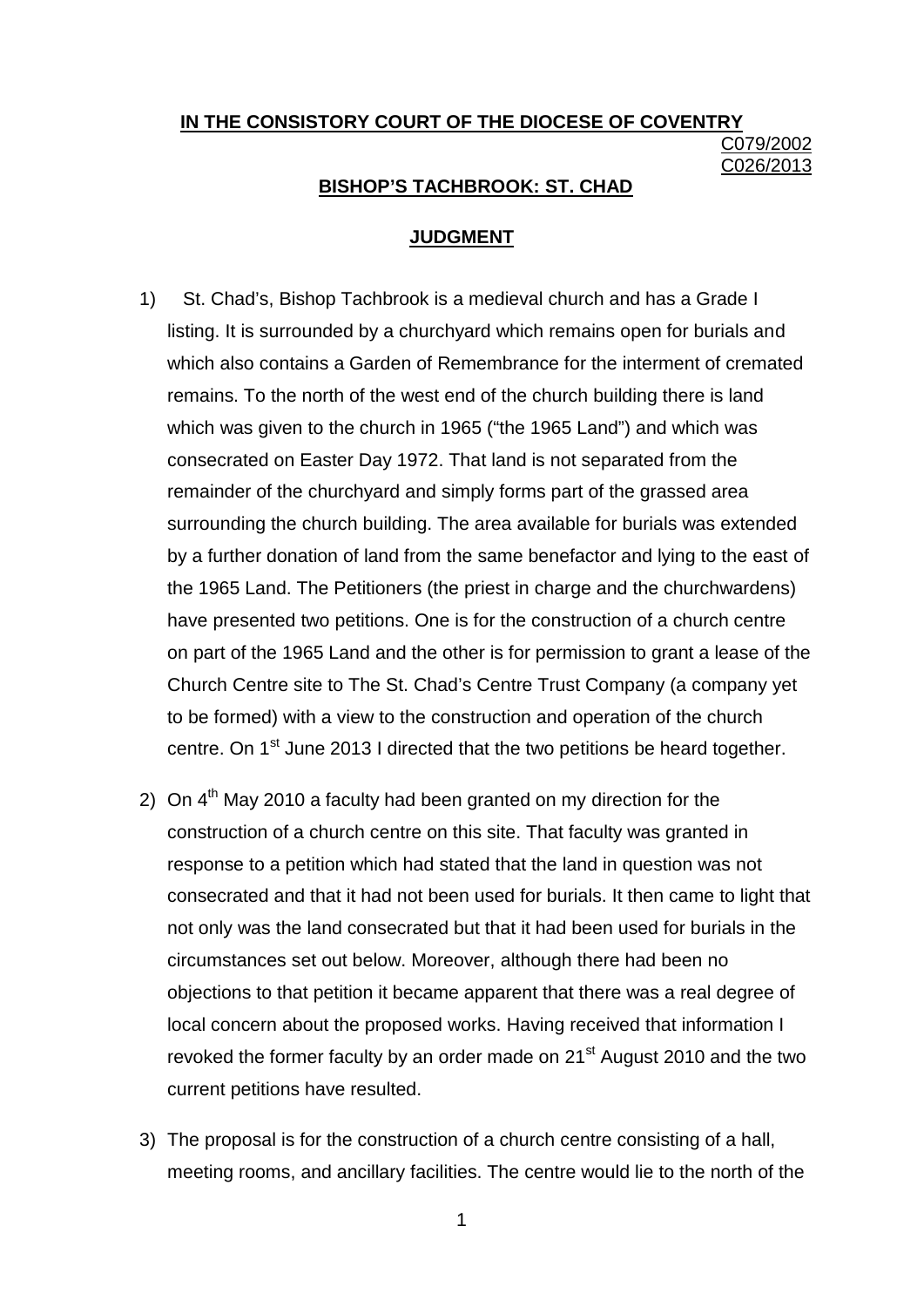west end of the church building. It would be to the east of the modern interments in the 1965 Land and to the west of the older gravestones to which I will refer below. The construction of the centre will entail the removal of two mature lime trees. The proposed lease would be for 99 years. I have been provided with the Articles to be adopted by the proposed company. The Articles provide for that company to be a charity and to be controlled by a board on which the Parochial Church Council and the Parish Council shall have equal representation. The proposed lease specifies that the church centre is to be for community use and provides for there to be a "Reserved Use" in favour of the incumbent and the Parochial Church Council. The Reserved Use provision is intended to ensure that the church centre is used as an adjunct to worship on Sundays and provides for use on other occasions free of charge for worship, use of office space, and storage. The intention is that the centre should be available for use by the church but should also seek to operate as a facility for the local community.

- 4) In 2007 planning permission was granted for the erection of the church centre and the grant of permission was renewed in 2011.
- 5) I concluded that the matter was appropriate for determination by way of written representations and the Petitioners consented to this. I made a site visit on  $8<sup>th</sup>$  November 2013 accompanied by the Registrar. On that occasion the Petitioners were present and they helpfully pointed out sundry physical features but did not make any representations. I was informed that in the last three years there have only been three burials in the churchyard although there have been rather more interments of cremated remains in the Garden of Remembrance.
- 6) There were a number of letters of objection and I have taken account of those in my consideration of the matter. However, none of those who wrote objecting to the petitions chose to become parties to the proceedings.
- 7) On  $12<sup>th</sup>$  November 2013 I directed that the faculties as sought be granted and this judgment sets out the reasons for that direction.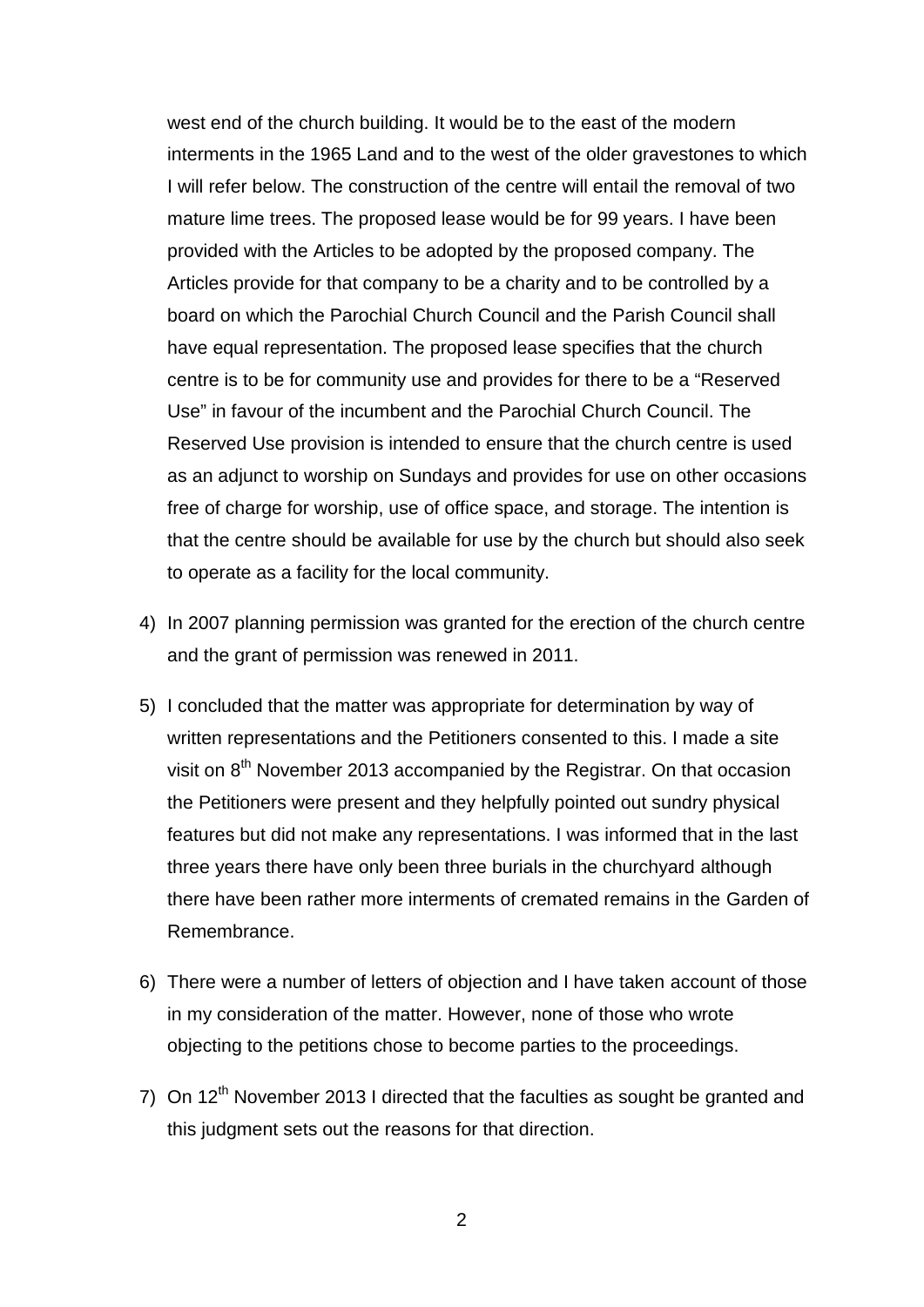### **Burials on the 1965 Land.**

- 8) There are fourteen graves on the 1965 Land just to the west of the proposed church centre. These contain a total of twenty-five interments. It has been the longstanding aspiration of successive parochial church councils to build a church hall or equivalent facility on the 1965 Land. In the light of that aspiration the Parochial Church Council resolved on 4<sup>th</sup> September 1989 that there should be no further burials in the 1965 Land. This was subject to an exception for those to whom the church was felt to have an obligation to permit burial on this land. Such obligations were regarded as arising in cases where the remains of one spouse were already interred in a grave in the 1965 Land and where on the surviving spouse's death it was proposed to inter him or her in the same grave. The majority of the interments were in the 1970's and 1980's but there have been a few more recently. There have been five interments this century and the most recent of those was in 2010.
- 9) At the other side of the site of the proposed church centre and just outside the 1965 Land there are three gravestones two of which were erected in 1917 and the other in 1928. The Petitioners propose that during the course of the works these gravestones should be protected though they anticipate that it might be necessary for the gravestones to be moved temporarily.

# **The Petitioners' Contentions.**

10) The Petitioners contend that the church centre will provide much-needed facilities for the church and for the local community. In terms of the mission, life, and witness of the church it is said that the church centre will provide a space for the holding of a Sunday Club for children together with space for "Messy Church" and similar activities. Currently the Sunday Club meets in the Tower Room. This is a room at the base of the tower at the west end of the church. It measures approximately 12' by 9' and is separated by a glass door from the nave with a door at the other end of the room opening directly on to the churchyard. The Petitioners say that the Tower Room is inadequate for the Sunday Club. In addition the church centre would provide enhanced catering facilities and rooms for meetings and the Petitioners point out that the Tower Room is too small to accommodate meetings of the Parochial Church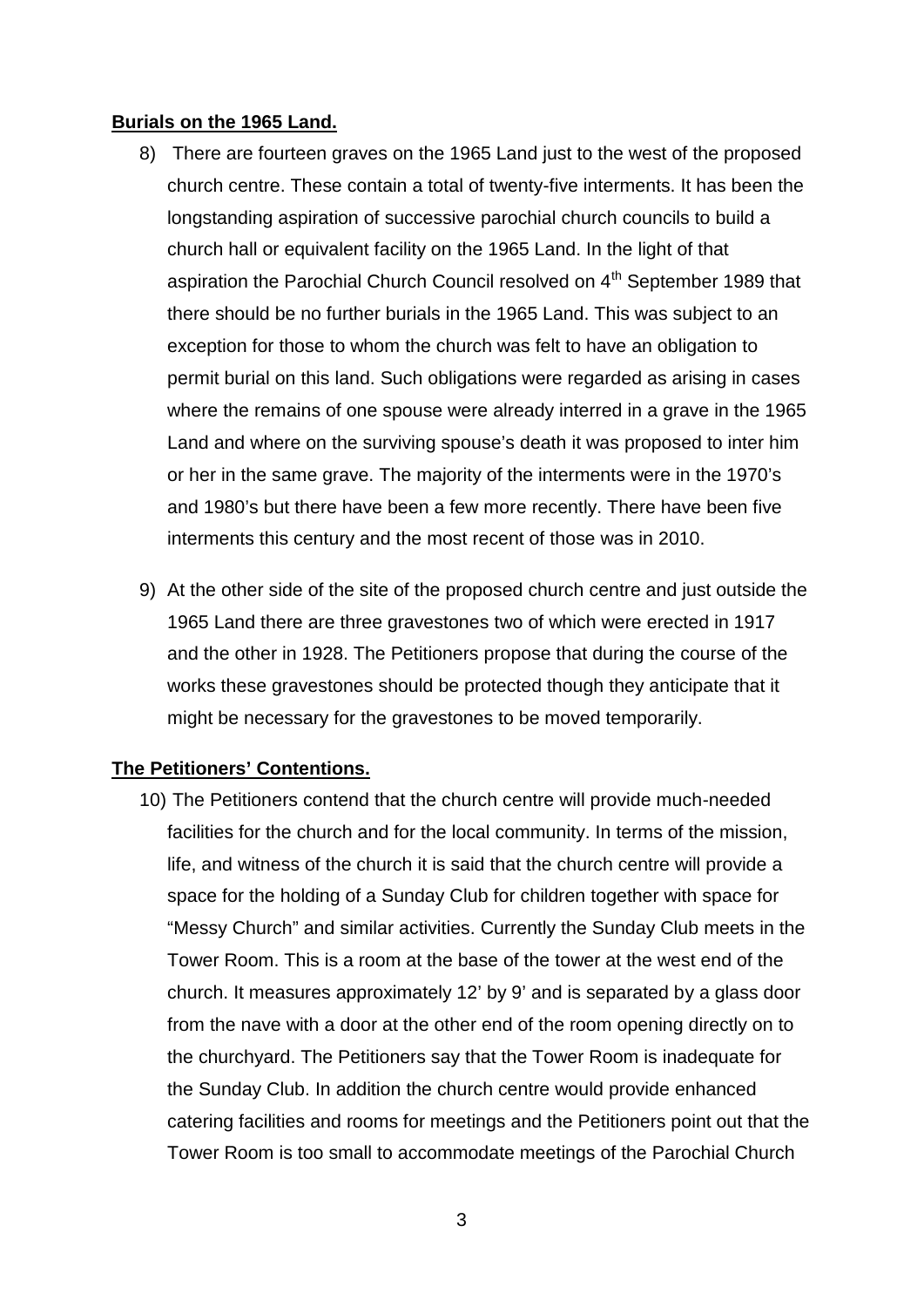Council which are held in the body of the church. Thus, the Petitioners say, the church centre would enhance the life of the church by enabling activities which cannot currently be carried on in the church to take place and by providing better facilities for those activities which take place currently in the Tower Room or in the church. They add that the church centre would be a facility for the local community by providing a venue at which community activities could take place.

- 11) As to the appearance and impact of the church centre the Petitioners explain that it has been designed to be lower than the church and the nearby houses. Although the loss of two mature trees is regretted the Petitioners have already planted two new saplings. The Petitioners say that there will be no material increase in traffic volume.
- 12) There have been a number of letters in support of the Petition. These include letters from community and church groups asserting the inadequacy of the current arrangements and emphasising the benefits which it is believed will flow from the enhanced facilities.

### **The Objectors' Concerns.**

- 13) There have been a substantial number of letters of objection. Some of these letters are from active and committed members of the congregation. It is apparent that there is a division of opinion amongst the members of the congregation and that this extends to the members of the Parochial Church Council. It is clear that there is majority support in both bodies for the proposals but also clear that there is opposition from those actively involved in the life of St. Chad's. The points made variously by those who wrote objecting to the proposed church centre are, in summary, as follows:
	- a) It is said to be inappropriate for there to be a building on land which was consecrated for burials and where there are a number of graves including some which are close to the proposed building. For some of the objectors it is the fact of a building on that land which is the cause for concern but for others it is the nature of the building and its potential use for private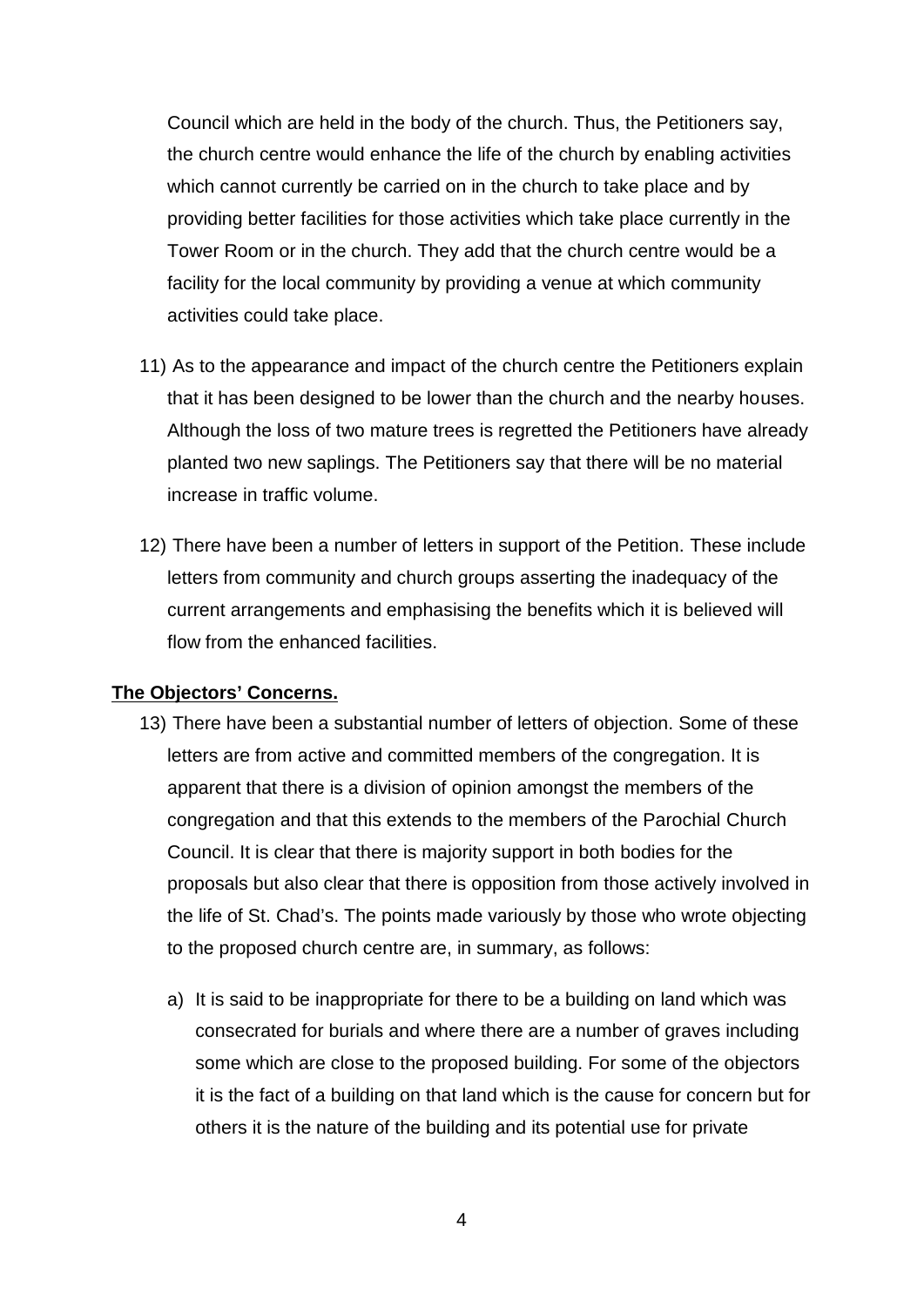functions. They feel that the use of the building for *"music and merriment"* is inappropriate in a churchyard containing graves.

- b) The foregoing point is coupled with concerns about the impact which the church centre will have on the appearance of the churchyard and of the church involving, as it does, the loss of mature trees.
- c) The building of the church centre will reduce the space available for future burials.
- d) Concern has been expressed about the potential for an increase in traffic and for increased pressure on the already limited parking facilities in the centre of Bishop's Tachbrook.
- e) Some of the objectors question the need for the additional facilities. It is said that the Tower Room is adequate for the needs of the church. It is also said that there are adequate community facilities in the village and that the creation of a church centre which will compete with the existing facilities will harm rather than enhance the life of the village (by diverting activities and functions from the existing facilities). In related comments a challenge is made to the wisdom of using St. Chad's resources for such a venture. It is said that the church cannot afford the cost of building the church centre and that the work to be done on the church centre will draw funds and energy from other activities of the church.
- f) Reference is made to the parish poll held in 2010. At that time the (civil) Parish Council held a poll on the question of whether it should make a contribution to the cost of building the church centre. The poll resulted in a vote against making such a contribution by a majority of 240 against 171 on a turnout of 24%. The poll was advisory only and the Parish Council went ahead with the proposal to make a contribution to the cost of the works. I will say at this juncture that I cannot regard the poll as anything other than a very limited indication of local views. The issue was not that of whether it was appropriate for the church centre to be built but whether a contribution should be made to the cost of doing so. Moreover, it is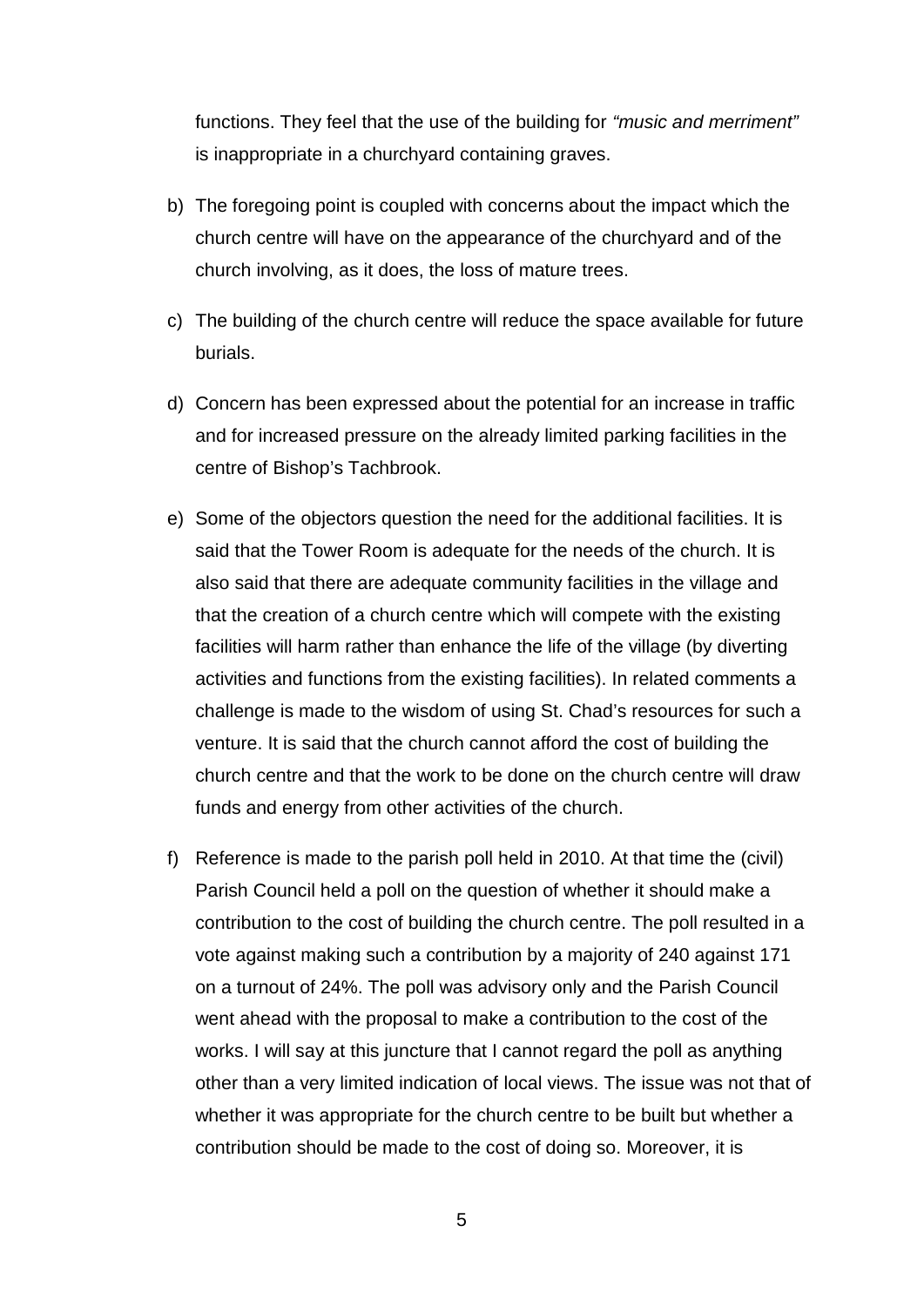noteworthy that the elected Parish Council proceeded to agree to make a contribution notwithstanding the parish poll.

#### **Representations from other Bodies.**

- 14) The appropriateness or otherwise of the proposed church centre has been considered by the Local Planning Authority on two occasions. Planning permission was given in 2007 and renewed in 2011. On each occasion the Council considered detailed objections making similar points to those summarised above and set out in the correspondence which I have considered. The Council accepted that the presence of the church centre would have a significant impact on the view of the church from the north. However, it concluded that because of the proposed low level of the church centre the church building itself would remain the dominant feature and that the impact of the church centre was not unacceptable. Moreover, the Council took the view that to the extent that there would be an adverse impact this could be ameliorated by the conditions which were attached to the planning permission. It concluded that the benefits to the local community of having the facility of the church centre would outweigh such adverse impacts as remained after that amelioration. A number of the matters put forward by those who have written objecting to the Petition were considered by the Local Planning Authority and fall principally within the expertise of that body. Thus the potential traffic impact is a matter which I can take into account but in doing so I will have regard to the facts that assessment of such an impact falls principally within the Council's expertise and that the Council did not regard that impact as such as to justify a refusal of planning permission.
- 15) English Heritage was consulted both during the planning process and in connexion with the Petition. The planning permission documents show that English Heritage had some reservations about the initial draft proposals. However, those proposals were revised and English Heritage has stated both to the Local Planning Authority and to this Court that it is content with the current proposals.
- 16) The Diocesan Advisory Committee has certified that the proposed works are not likely to affect either the character of the church as a building of special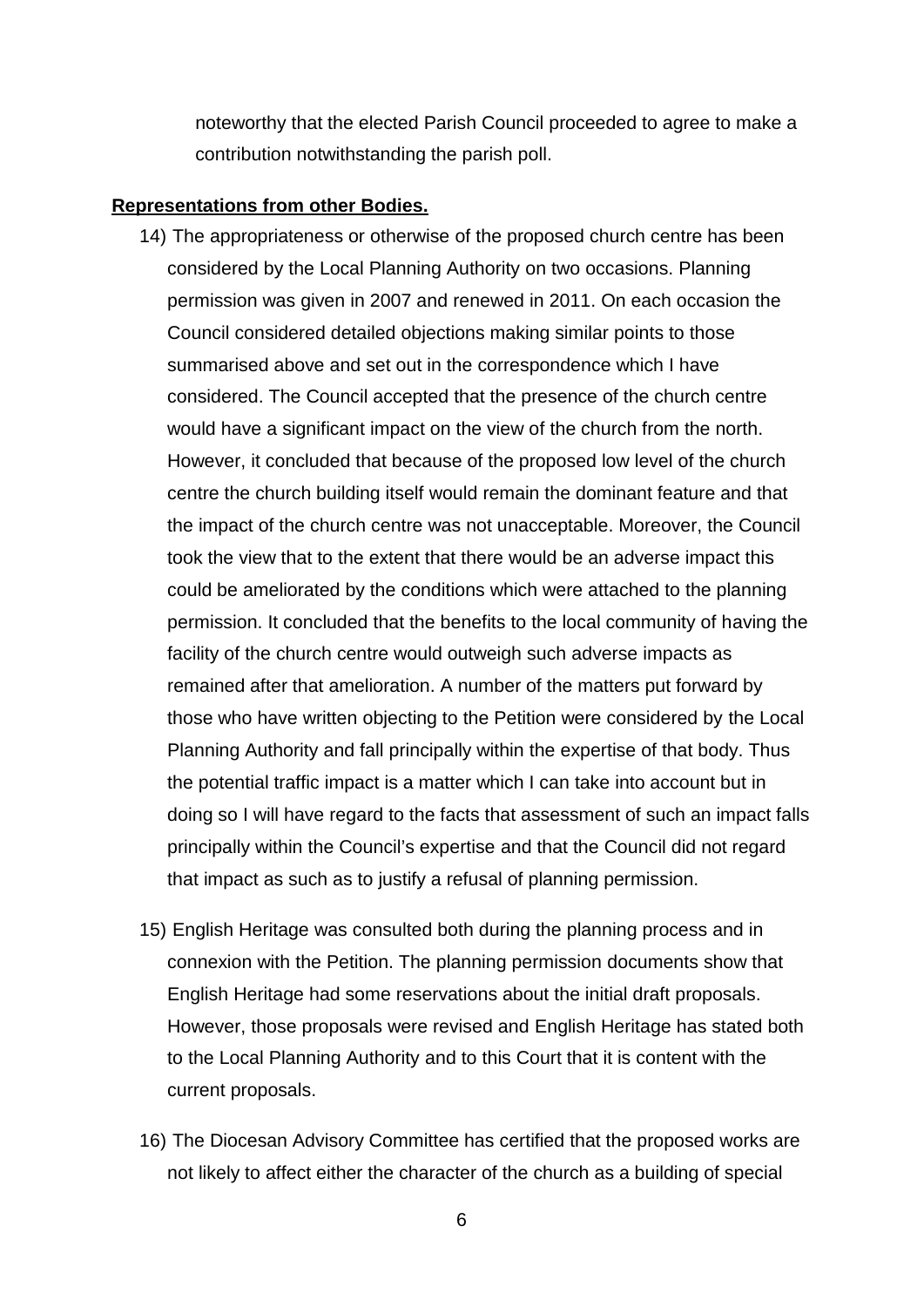architectural or historic interest or its archaeological importance or archaeological remains within its curtilage. The Committee has recommended approval of the proposed works. It requested to be supplied with details of the proposed tiling and stonework. Those details have been supplied and the Diocesan Advisory Committee has confirmed that it is content with them.

17) Warwickshire Archaeology conducted an archaeological evaluation of the site of the church centre involving the digging of trial trenches and reported in respect of the same in May 2005. The evaluation found some burials one of which contained thirteenth century pottery. The conclusion of the evaluation was that either the churchyard was larger in medieval times than in the modern period or, and this seems to me the more likely explanation, that the site had been just outside the churchyard and had been used for burials which could not take place in consecrated ground. Warwickshire Archaeology has provided a scheme of investigation to be followed during the course of the works. The scheme provides for archaeological supervision with excavation and recording during the course of the works and for proper treatment of human remains if the same come to light during the works.

#### **Is the Site a Disused Burial Ground?**

18)The first question which arises is whether the restrictions imposed by the **Disused Burial Grounds Act 1884** are applicable here. Those restrictions apply where there is a burial ground which is no longer used for interments. It is right to say that the particular site on which it is proposed to build the church centre is no longer used for interments. This is because of the policy adopted in 1989 of restricting interments to other parts of the churchyard. Indeed the actual footprint of the church centre has not been used for interments save for those which appear to have taken place in the medieval period. However, this does not of itself determine whether the Act is applicable. The Act only applies if the "burial ground" in question is no longer used for interments. Is the site of the proposed church centre a burial ground for the purposes of the Act? In Section 1 "burial ground" is defined as including "*any churchyard, cemetery or other ground, whether consecrated or not, which has been at any time set apart for the purpose of interment*". It is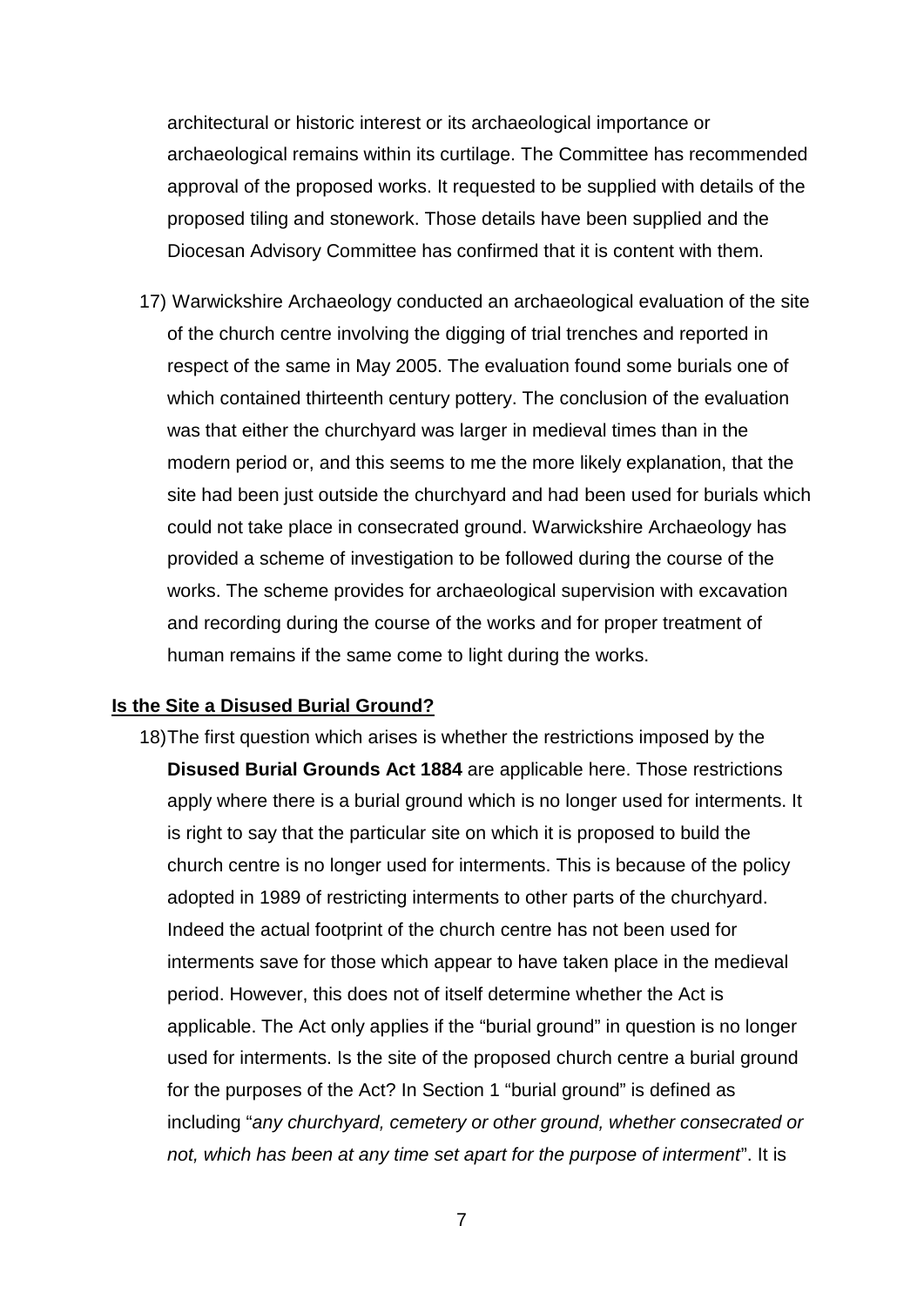apparent that the reference is to the churchyard as a whole and not to a portion of it which is not otherwise differentiated from the remainder. Thus the burial ground to be considered here is the entire churchyard of St. Chad's. Neither the footprint of the proposed church centre nor even the 1965 Land are to be seen as themselves constituting burial grounds. The burial ground consisting of the entire churchyard of St. Chad's is still being used for interments albeit those interments are taking place in a different portion of that churchyard. Accordingly, the restrictions imposed by the 1884 Act do not apply.

## **The Approach to be taken to Petitions proposing Buildings in Churchyards which are in use for Burial.**

- 19) The proposed church centre is to be built in a consecrated churchyard where burials have taken place and are continuing to occur. Moreover, the site in question forms part of the 1965 Land which was originally intended as a burial ground being given to the church for that purpose and consecrated with that end in view. However, as explained above since 1989 the use of the 1965 Land for burials has been limited.
- 20) At paragraph 7.93 of **Hill: Ecclesiastical Law** (Third Edition) it is said "*so long as the churchyard remains `open', ie it is possible in practical terms to carry out further burials, nothing may be authorized in any part of it which will prevent that part being used for burials."* Clearly, the building of the church centre will prevent that part of the churchyard on which it is built from being used for burials. If the learned author of Hill is correct then this is a complete answer requiring rejection of the Petition. However, I have concluded that the proposition in the form stated is not a correct summary of the applicable law.
- 21) The authority cited for this proposition in Hill is the decision of Coningsby Ch in *Re St Martin le Grand, York* [1990] Fam 63. However, in that case Coningsby Ch was considering whether to allow a secular use (in that instance use as a right of way) over part of a consecrated churchyard. In so doing he followed the approach propounded in *Re St John's, Chelsea* [1962] 1 WLR 850 namely that a secular use was permissible if the purpose for which the land had been consecrated could no longer be carried out. It was in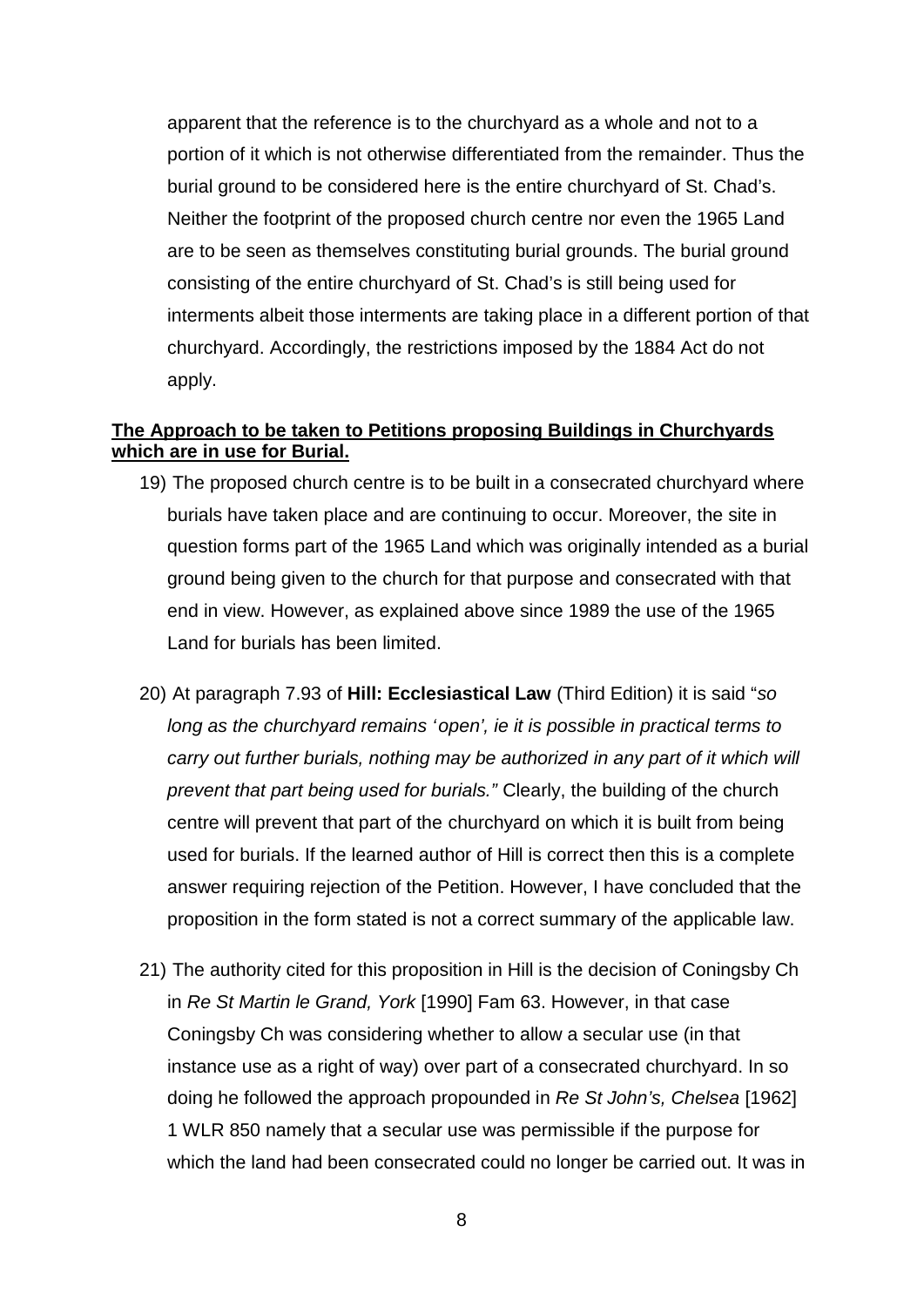that context that it became relevant for Coningsby Ch to note that the land in question had been originally consecrated for burials and that such purpose could no longer be carried out because the churchyard had been closed for burials. The learned chancellor was concerned with the question of secular use and was applying the test laid down in *Re St John's, Chelsea* as to such use. He was neither expressing nor applying the proposition that the Court should not permit in an open churchyard a building which would preclude the use of part of that churchyard for burials.

- 22) The proposition set out in Hill is, in the terms it is stated, inconsistent with other authorities. Thus in *Re St John's, Chelsea* itself Newsom Dep Ch saw no difficulty in the prospect of a building being constructed in a churchyard provided that the building was for an ecclesiastical use. It is noteworthy that Newsom Dep Ch referred to the decision of Dr. Lushington in the case of *Campbell v Paddington (Parishioners)* (1852) 2 Robb Eccl 558. In that case the construction on consecrated land of a room for vestry and parochial meetings was permitted. The description of the land in question was that it "*was originally intended for an additional burial ground but … no bodies had been interred therein and it was not intended to be used as an additional burial ground."* It is also to be noted that Dr. Lushington took the view that the vestry room would be used for both ecclesiastical and secular purposes and that the former element meant that permission could be given notwithstanding that there would also be secular use of the room. There are striking similarities to the current case both in terms of the approach taken by the church to the land in question and as to the mixed use which was to be permitted. Similarly, in *Morley BC v St. Mary the Virgin, Woodkirk* [1969] 1 WLR 1867 the Chancery Court of York allowed part of a churchyard to be used as a road even though the churchyard in question was still being used for burials.
- 23) It is also to be noted that there appear to have been numerous instances of ecclesiastical buildings being erected in open churchyards whether as free standing buildings or as extension of church buildings. The proposition stated in Hill does not appear to have been regarded as being a constraint in such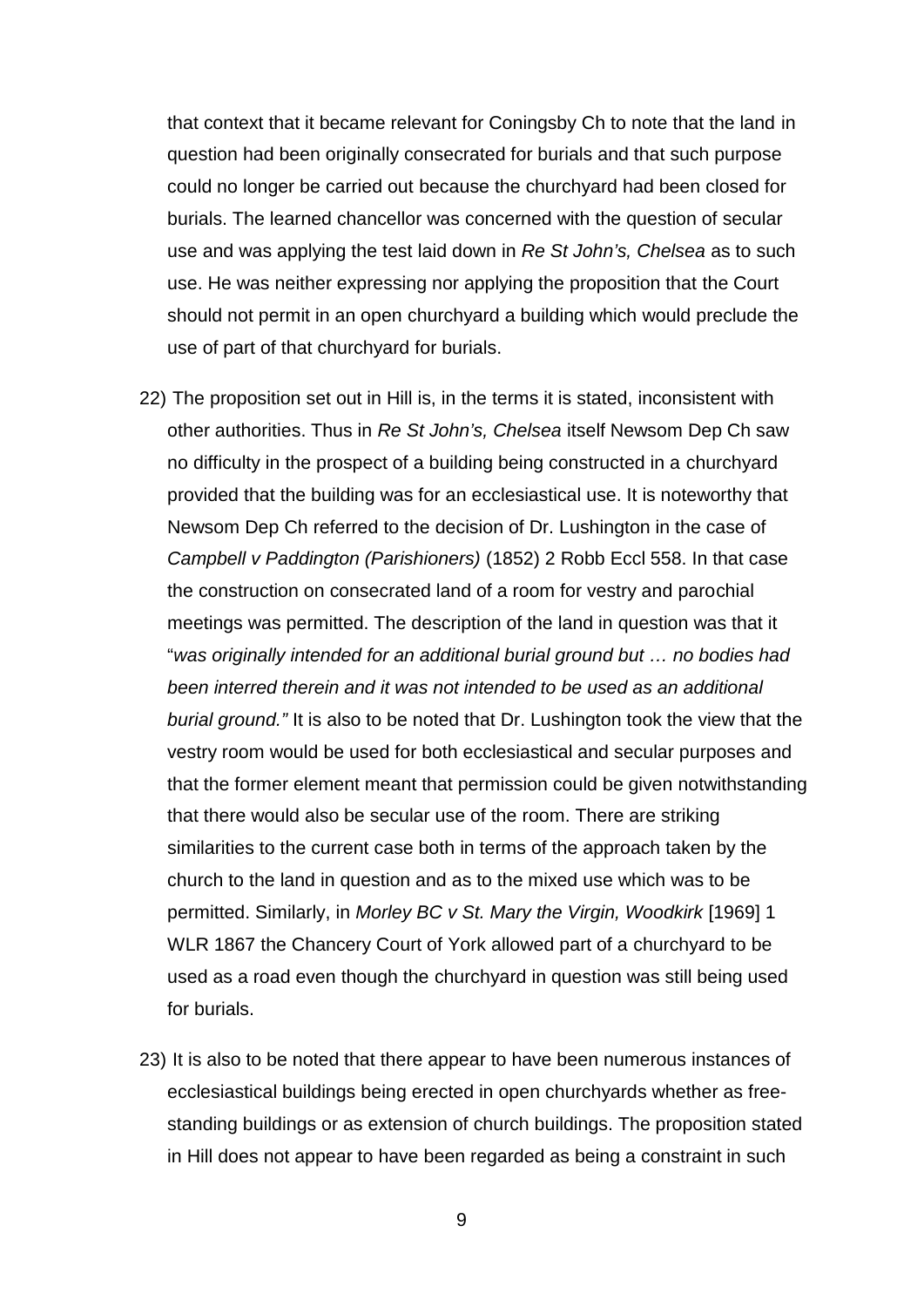cases. Similarly at paragraph 839 of **Halsbury's Laws of England Vol 34 Ecclesiastical Law** (Fifth Edition) the learned editors of that work point out that building in churchyards is frequently allowed. The learned editors do not confine this approach to closed churchyard though they do suggest that appropriation of a portion of a churchyard for use as part of the highway may only be appropriate in the case of closed churchyards.

- 24) It is my judgment that the fact that a churchyard is still in use for burials and that a proposed building will take up space which could otherwise be used for burials is a relevant factor when the Court is considering whether to allow a building on part of the churchyard. It is not, however, necessarily and automatically determinative of the matter. Instead the impact of the building on the future use of the churchyard for burials is one among a number of relevant factors and, in an appropriate case, permission can be given for such a building even if it reduces the space available for burials.
- 25) As I have already stated in *Re St John's, Chelsea* the Court said that secular use of consecrated land would only be permitted if the purpose for which the land had been consecrated could no longer be carried out. In that regard I agree with the conclusion reached by Petchey Ch in *Re St Barnabas Downham* (Southwark 2011) to the effect that the law has developed since the decision in *Re St John's, Chelsea.* There is now a greater flexibility as to permitting the secular use of consecrated land. This conclusion is reflected in paragraph 839 of Halsbury's Laws as set out above. It is not every secular use which will be permissible. The decision whether to permit such use will be a matter of fact and degree with the nature, extent, and permanence of the proposed secular use all being relevant.
- 26) What, then, is the approach which the Court should take in considering applications such as this? Churchyards are consecrated to God, Father, Son, and Holy Spirit and proposed alterations have to be considered in the light of that consecrated status. Churchyards fulfil three principal functions. They operate to provide a suitable setting for the church in question; they provide a fitting resting place for the mortal remains of those already buried in the churchyard; and they provide a resting place for the remains of those to be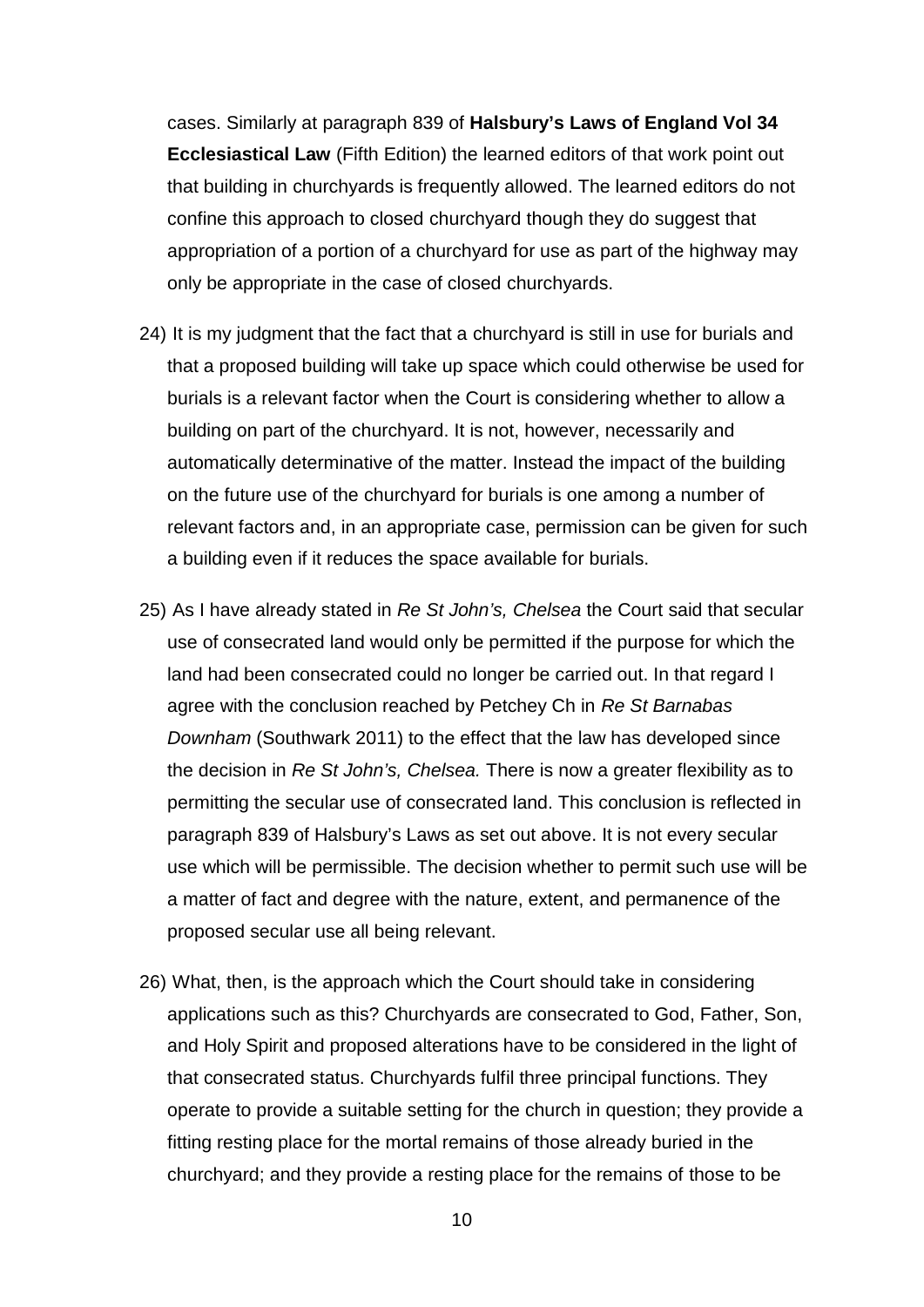buried in the future. The question to be addressed in each case is one of fact as to whether the building and its proposed use is appropriate for the particular churchyard in the light of the churchyard's consecrated status and the preceding functions. In my assessment the effect of this means that in considering whether a building can be erected in a churchyard account has to be taken of:

- a) The consistency between the building's use and the consecrated status of the churchyard bearing in mind the flexible approach referred to above and taking account of the nature, extent, and permanence of any proposed secular use.
- b) The likely impact of the building on the setting of the church in question. Where the church is a listed building particular caution must be exercised in permitting changes which will impact on its special character. The guidelines laid down by the Court of Arches in *Re Duffield: St Alkmund* [2013] 2 WLR 854 will be relevant.
- c) Whether the presence of the building is likely to cause the churchyard no longer to be a fitting resting place for the remains of those interred therein.
- d) The impact which the building's presence will have on the use of the churchyard for future burials. This will involve consideration of the extent of the land which will remain available for burials after the construction of the building and also of the ability of that remaining land to provide adequate capacity for future burials.

### **Analysis.**

27) I am satisfied that if the construction and proposed use of the church centre are otherwise appropriate then the terms of the proposed Lease are permissible. The Lease provides for a demise to a charitable company on the Board of which the Parochial Church Council will have very substantial representation; where the building is to be used for the purposes of the local community; and where the "Reserved Use" provision ensures the facilities of the church centre will be available for the purposes of the church when needed.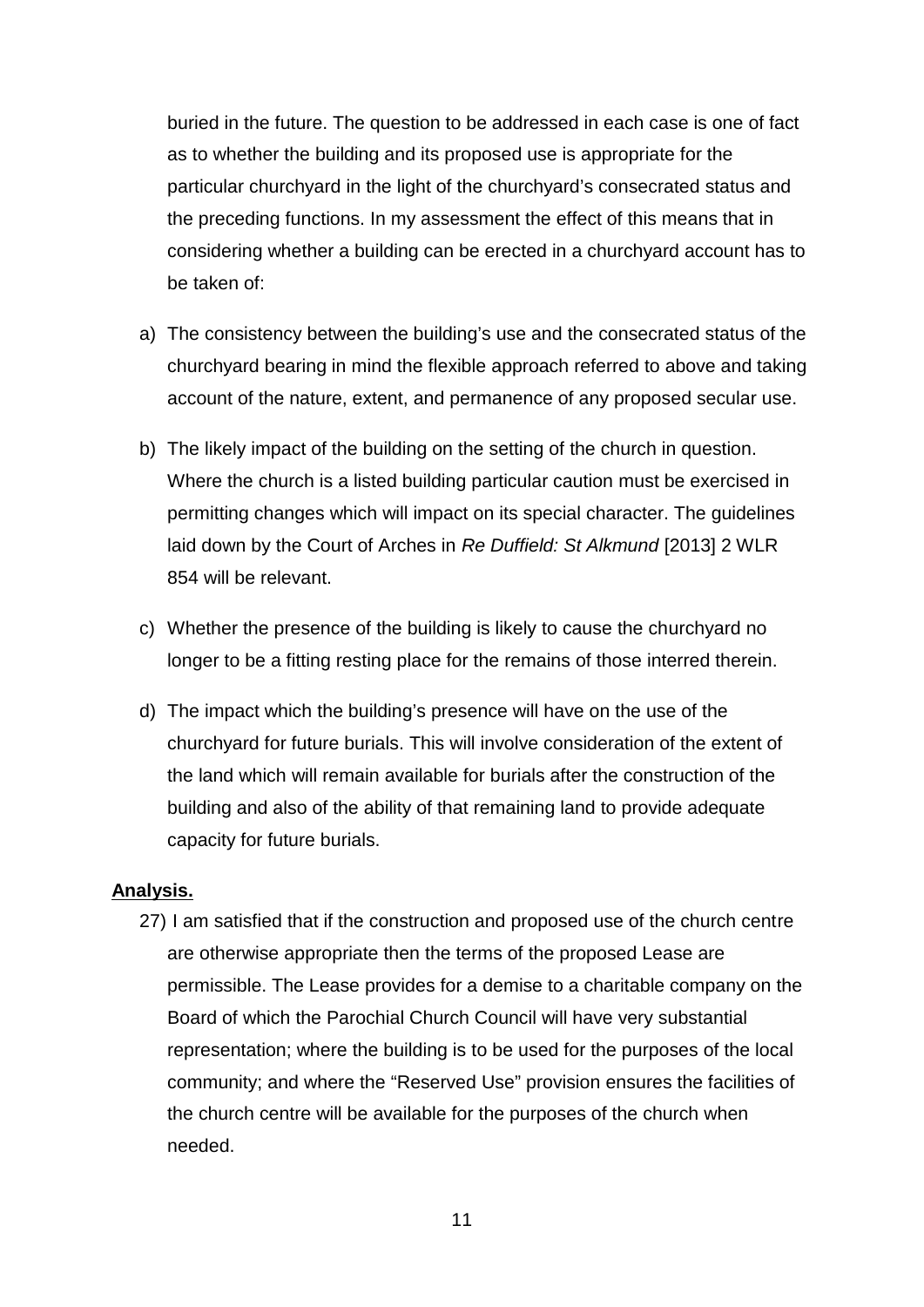- 28) The Petitioners have established that there is a real need for further facilities for the work of St. Chad's. I took careful note of the extent and position of the Tower Room on my site visit. I have no doubt that it is inadequate as a venue for meetings and also that it is not a suitable setting for activities with children and young people. Similarly there are only very limited catering facilities in the body of the church. The facilities provided by the proposed church centre will have the potential markedly to improve the work of St. Chad's. In addition by removing from the body of the church building activities for which that building is unsuitable and which are not directly linked to worship the building of the church centre has the potential to enhance the appearance of the church and to reinforce the focus on worship in the church building.
- 29) I have to consider whether the uses to which the church centre will be put are consistent with the consecrated status of the churchyard. The church centre will be used to provide facilities for the local community and for activities more directly related to the work and life of the church. I am satisfied that these uses are consistent with the consecrated status of the churchyard. Providing facilities for the local community can legitimately be seen as part of the mission of the church and so as an appropriate use of consecrated land. This wider mission activity will be linked with more narrowly ecclesiastical uses. I have already noted the similarity with the facts of *Campbell v Paddington (Parishioners)*. Just as in that case the building of the vestry room was permissible even though some of the meetings held in it would be purely secular in nature, so the church centre here is permissible even though it will host purely secular functions and activities. I am unable to accept the contention by some of those who have written in opposition saying that *"music and merriment"* are inappropriate in a building in a churchyard. It will be a matter of degree and not every facility for music and merriment will be suitable for installation in a churchyard. Similarly, not every type of function which could take place in a hall of this type will be appropriate in a consecrated churchyard. However, activities involving music and merriment are not intrinsically inappropriate on consecrated ground. The respect owed to those whose remains are buried in the churchyard does not preclude occasions of fun and relaxation in a building in the churchyard. I am satisfied that the terms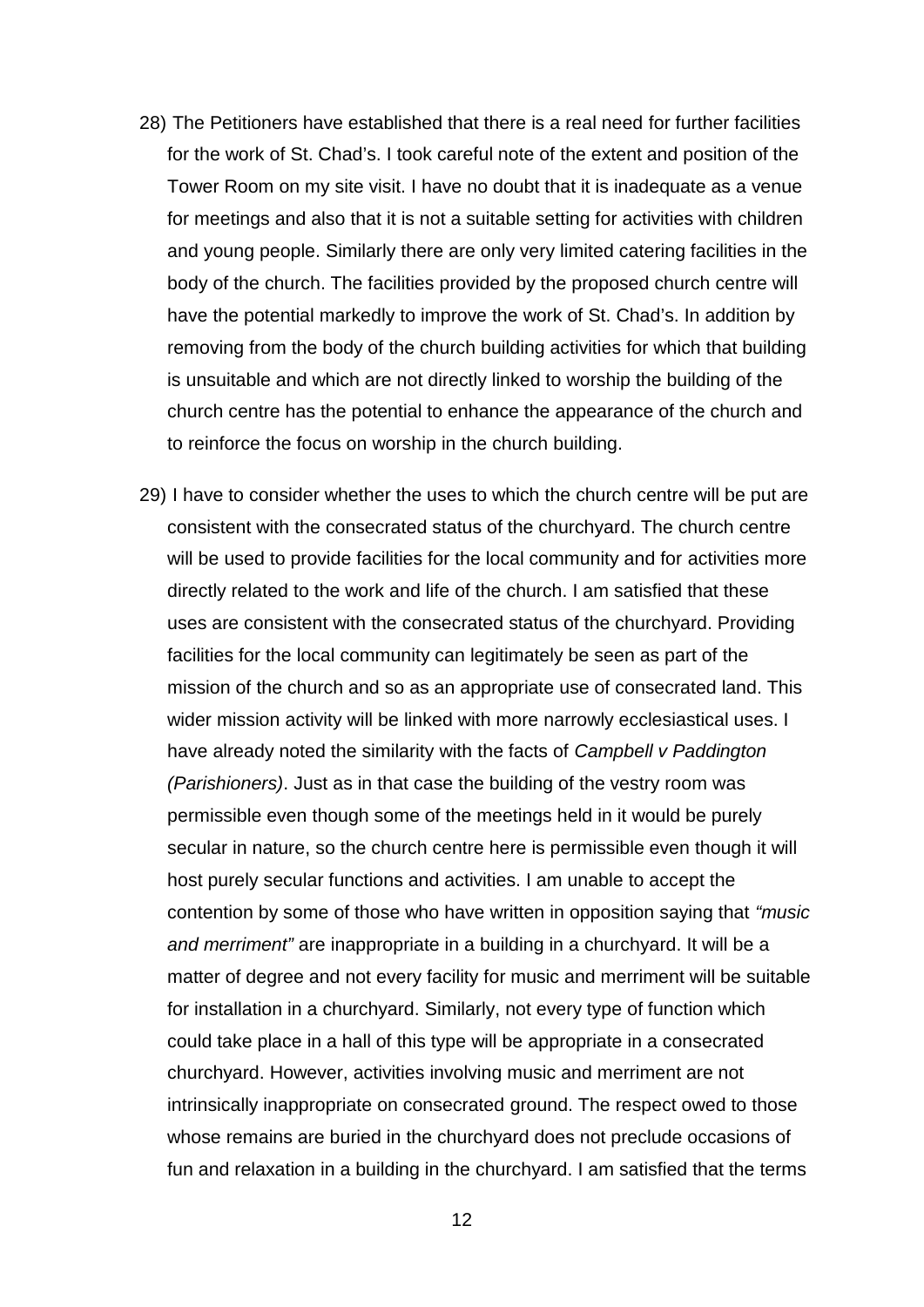of the Lease and the right of the Parochial Church Council to be involved in the governance of the lessee company are sufficient protection against the church centre being used for activities which would be unseemly in a churchyard.

- 30) It is right to note that the church centre building will be in close proximity to the graves of those who were buried in the 1965 Land since its acquisition and in close proximity to the graves which are outside the 1965 Land and which were the sites of interment in the early years of the Twentieth Century. I do not regard that as being a bar to the construction of the church centre. There are many instances where graves and memorials are close to church buildings or to other buildings in churchyards without such buildings detracting from the settings of the graves or vice versa.
- 31) I have considered the possibility that there will have been burials under the actual site of the church centre. Such burials will not have happened in modern times and may well have been made outside the boundary of the churchyard as it was at the time of the burial. I have concluded that the potential presence of such burials does not preclude the construction of the church centre. This is particularly as the archaeological watching brief makes appropriate provision for such human remains as come to light in the course of the works to be dealt with in a proper and seemly manner.
- 32) It is correct that the presence of the church centre will reduce the area available for future burials in the churchyard. This is a relevant factor as I have explained above but it is not determinative. I have set out above the information I was given about the small number of burials in recent years. The churchyard is substantial and a sizeable area will remain even after the church centre is built. There is every prospect that there will be ample space for burials for the foreseeable future and this is without even giving consideration to the reuse of the sites of former graves. Accordingly I am able to conclude that the risk of prejudice to the rights of current and future parishioners to be buried in the churchyard is minimal and not such as to outweigh the benefits to be gained by the building of the church centre.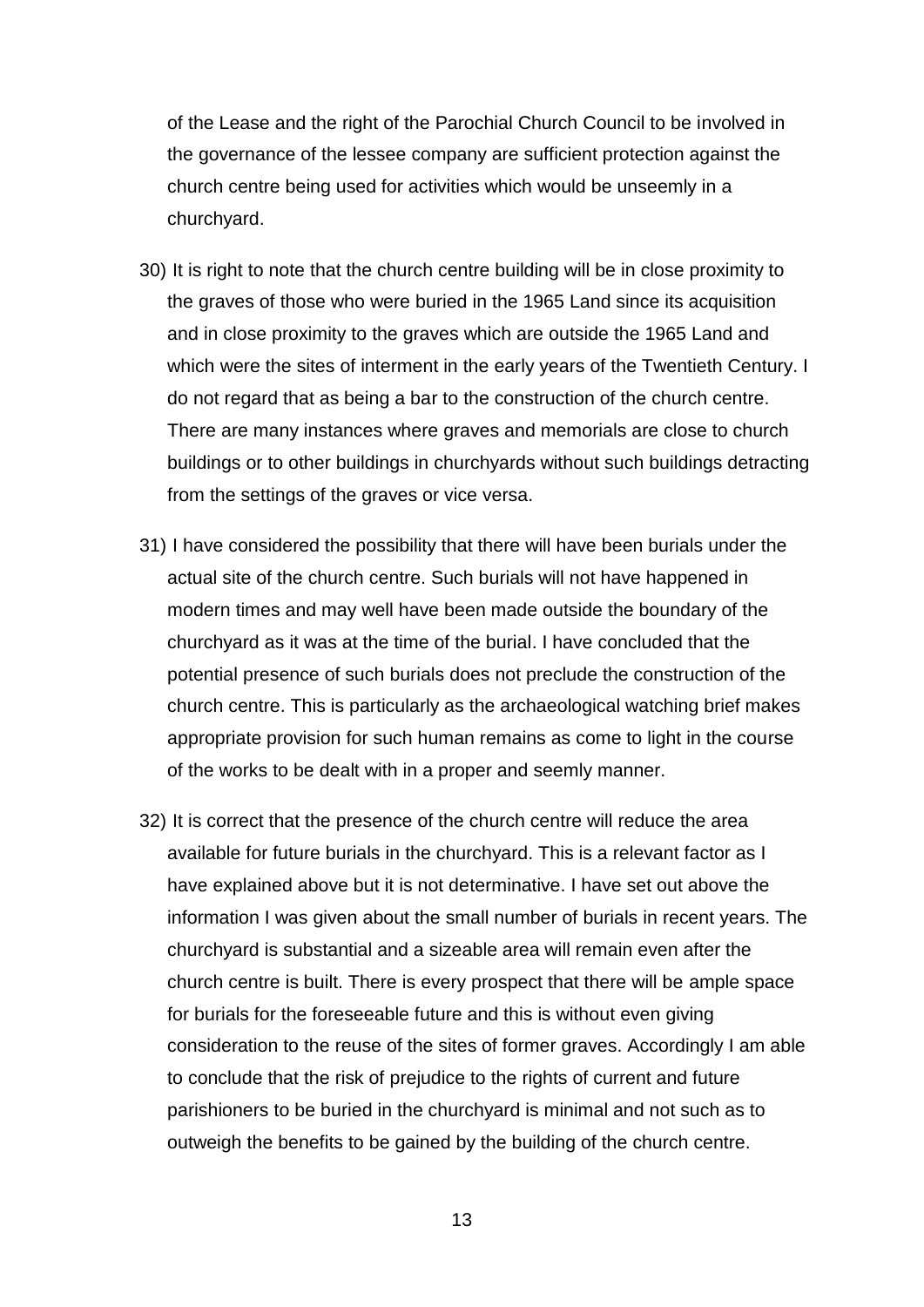- 33) St. Chad's is a Grade I listed church and the church centre will be built in close proximity to it. There will be an inevitable impact on the appearance of the church in that part of the churchyard which is now open space will be taken up by a building and the view of the church building from the north will be partially impaired by the presence of the church centre. In this regard the assessments made by the Local Planning Authority, English Heritage, and the Diocesan Advisory Committee as set out above are significant. Each of those bodies has considered the impact which the church centre will have and has concluded that the impact is not such as to cause it to oppose the building. In the light of those views I am able to conclude that appropriate steps have been taken to minimise the impact which the church centre will have and that the benefits which will come are sufficient to outweigh the very limited detriment of the impact which will remain.
- 34) Similarly, the concerns which have been raised as to traffic and the impact on parking facilities have already been considered by the Local Planning Authority. That body is best placed to determine the effect of the church centre on such matters. It concluded that such effect did not justify a refusal of planning permission. No new material has been put before me in that regard and I see no reason taking a different view from that of the Local Planning Authority.
- 35) Some of those seeking to resist the building of the church centre questioned whether the church could afford the project and contended that the funds and efforts which will be put into the project would be better spent and directed elsewhere. The members of the Parochial Church Council are the elected representatives of the parishioners. They have the primary responsibility for making decisions as to how the financial resources of St. Chad's should be used. It is only in the very clearest of cases that the Consistory Court can regard the financial unsuitability or undesirability of a proposed project as a factor operating against the grant of a faculty. This is nowhere near being such a case. Although others might take a different view it is entirely proper and legitimate for the members of the Parochial Church Council to decide that